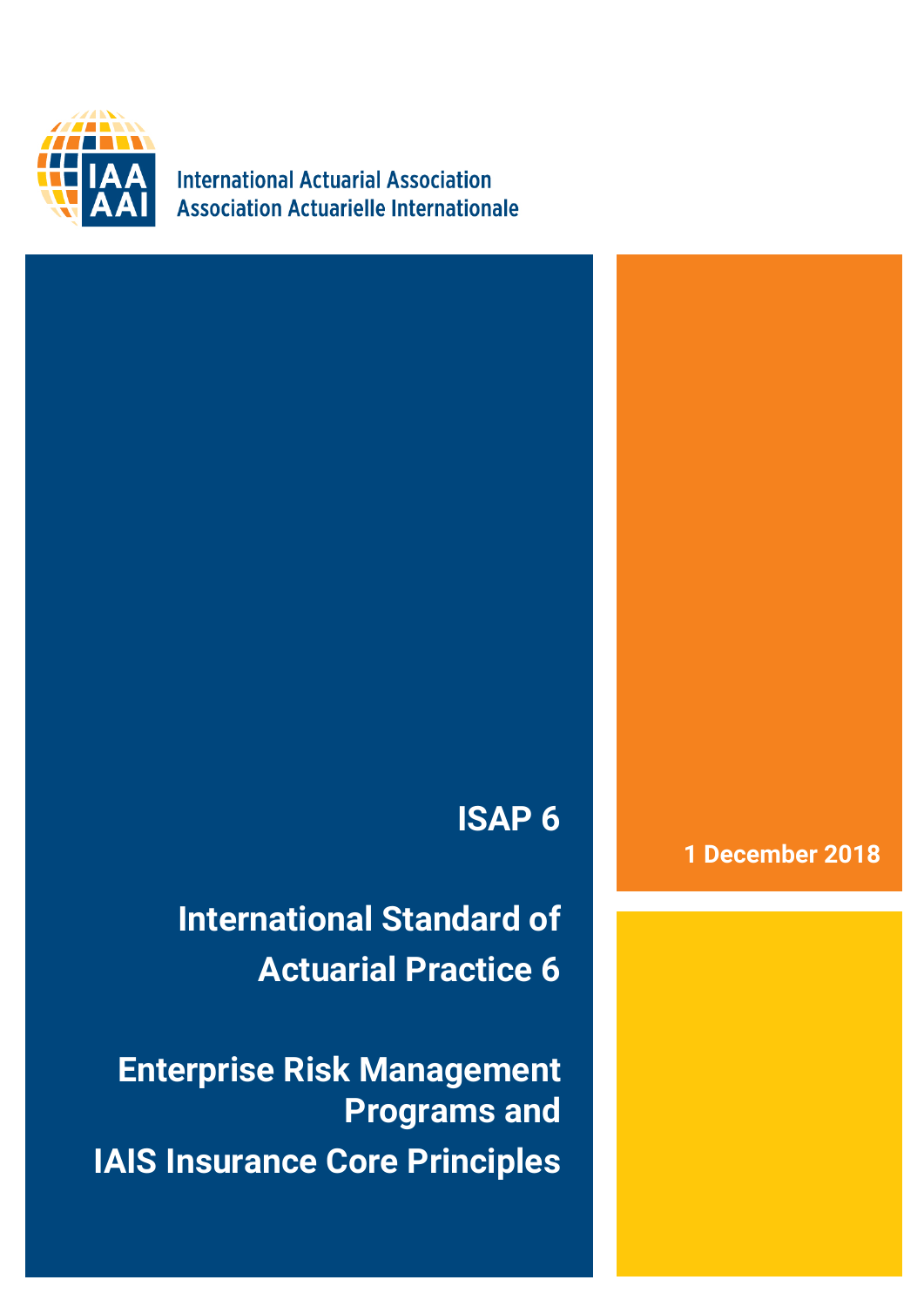## **ISAP 6**

## **International Standard of Actuarial Practice 6**

# **Enterprise Risk Management Programs and IAIS Insurance Core Principles**

Adopted by the IAA Council

1 December 2018



**International Actuarial Association Association Actuarielle Internationale** 

**Tel:** +1-613-236-0886 **Fax:** +1-613-236-1386 **Email:** secretariat@actuaries.org 1203-99 Metcalfe, Ottawa ON K1P 6L7 Canada **[www.actuaries.org](http://www.actuaries.org/)**

© International Actuarial Association/ Association Actuarial Internationale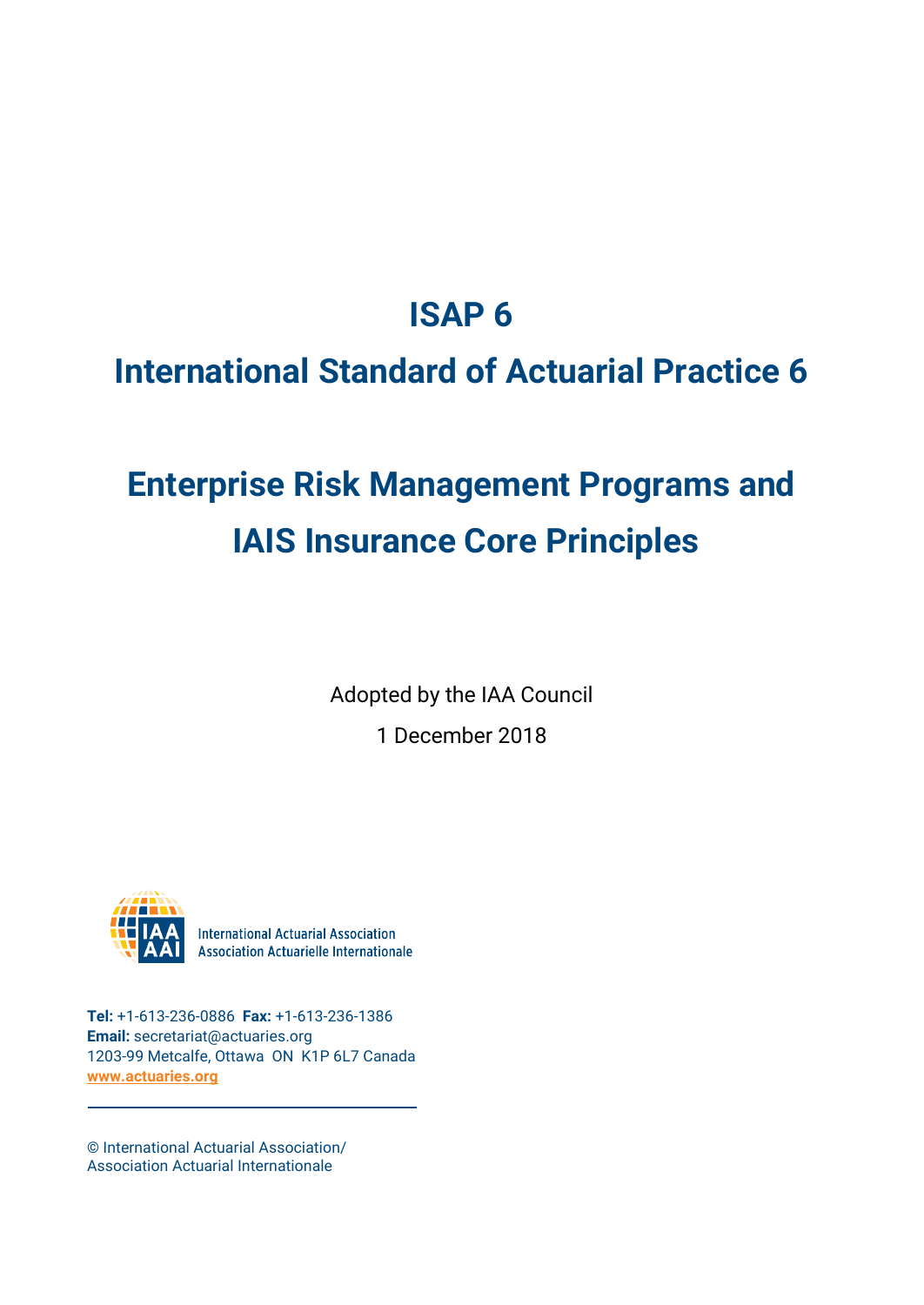### **TABLE OF CONTENTS**

|      | 2.1. Understanding of Insurer's Risk Management System and ERM Framework        |  |
|------|---------------------------------------------------------------------------------|--|
| 2.2. |                                                                                 |  |
| 2.3. | Identification, Assessment and Management of Insurer Risks for an ERM Program 2 |  |
| 2.4. |                                                                                 |  |
|      |                                                                                 |  |
|      |                                                                                 |  |
|      |                                                                                 |  |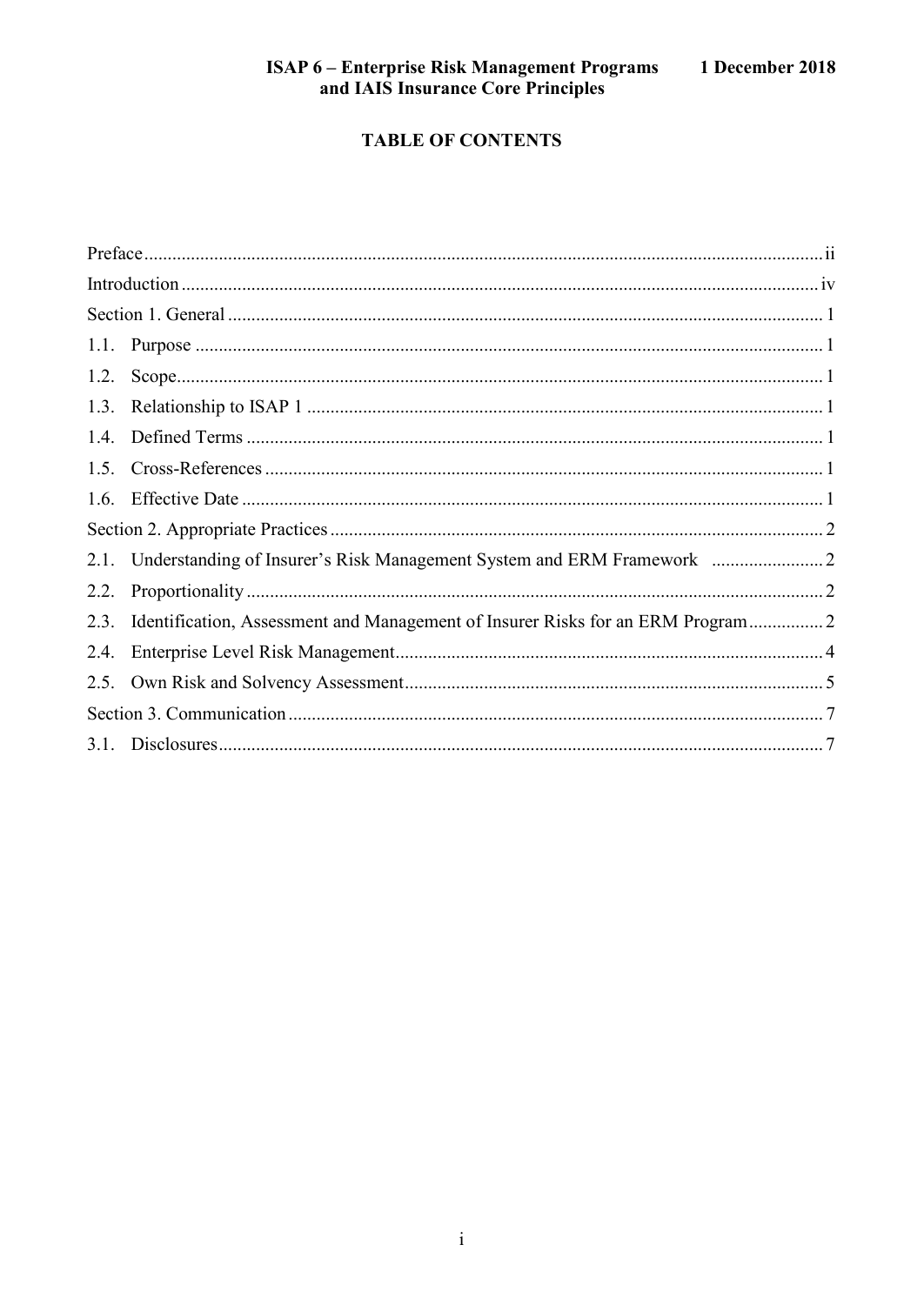#### **Preface**

#### <span id="page-3-0"></span>**This International Standard of Actuarial Practice (ISAP) is a model for actuarial standardsetting bodies to consider.**

The International Actuarial Association [\(IAA\)](https://www.actuaries.org/IAA/Documents/CTTEES_ASC/ISAPs_Glossary_Terms/IAA.html) encourages relevant actuarial standard-setting bodies to maintain a standard or set of standards that is substantially consistent with this ISAP to the extent that the content of this ISAP is appropriate for [actuaries](https://www.actuaries.org/IAA/Documents/CTTEES_ASC/ISAPs_Glossary_Terms/Actuary.html) in their jurisdiction. This can be achieved in many ways, including:

- Adopting this ISAP as a standard with only the modifications in the Drafting Notes;
- Customizing this ISAP by revising the text of the ISAP to the extent deemed appropriate by the standard-setting body while ensuring that the resulting standard or set of standards is substantially consistent with this ISAP;
- Endorsing this ISAP by declaring that this ISAP is appropriate for use in certain clearly defined circumstances;
- Modifying existing standards to obtain substantial consistency with this ISAP; or
- Confirming that existing standards are already substantially consistent with this ISAP.

A standard or set of standards that is promulgated by a standard-setting body may be considered to be substantially consistent with this ISAP if:

- There are no material gaps in the standard(s) in respect of the principles set out in this ISAP; and
- The standard or set of standards does not contradict this ISAP.

If an actuarial standard-setting body wishes to adopt or endorse this ISAP, it is essential to ensure that existing standards are substantially consistent with [ISAP 1](https://www.actuaries.org/IAA/Documents/CTTEES_ASC/Final_ISAPs_Posted/ISAP1_Review_adopted_1Dec2018.pdf) as this ISAP relies upon [ISAP 1](https://www.actuaries.org/IAA/Documents/CTTEES_ASC/Final_ISAPs_Posted/ISAP1_Review_adopted_1Dec2018.pdf) in many respects. Likewise, any customization of this ISAP, or modification of existing standards to obtain substantial consistency with this ISAP, should recognize the important fact that this ISAP relies upon [ISAP 1](https://www.actuaries.org/IAA/Documents/CTTEES_ASC/Final_ISAPs_Posted/ISAP1_Review_adopted_1Dec2018.pdf) in many respects.

If this ISAP is translated for the purposes of adoption, the adopting body should select three verbs that embody the concepts of "must", "should", and "may", as described in paragraph 1.6. Language of [ISAP 1,](https://www.actuaries.org/IAA/Documents/CTTEES_ASC/Final_ISAPs_Posted/ISAP1_Review_adopted_1Dec2018.pdf) even if such verbs are not the literal translation of "must", "should", and "may".

#### **ISAPs are model standards of actuarial practice and, as such, are not binding on any [actuary.](https://www.actuaries.org/IAA/Documents/CTTEES_ASC/ISAPs_Glossary_Terms/Actuary.html)**

This ISAP was adopted by the [IAA](https://www.actuaries.org/IAA/Documents/CTTEES_ASC/ISAPs_Glossary_Terms/IAA.html) Council on 1 December 2018.

*[Drafting Notes: when an actuarial standard-setting organization adopts this standard, it should:*

- *1. Replace "ISAP" throughout the document with the local standard name, if applicable;*
- *2. Modify references to [ISAP 1](https://www.actuaries.org/IAA/Documents/CTTEES_ASC/Final_ISAPs_Posted/ISAP1_Review_adopted_1Dec2018.pdf) in paragraphs [1.3.](#page-7-3), [2.2.](#page-8-2) and [3.1.](#page-13-1) to point to the local standard(s) that are substantially consistent with [ISAP 1](https://www.actuaries.org/IAA/Documents/CTTEES_ASC/Final_ISAPs_Posted/ISAP1_Review_adopted_1Dec2018.pdf) rather than referring to [ISAP 1](https://www.actuaries.org/IAA/Documents/CTTEES_ASC/Final_ISAPs_Posted/ISAP1_Review_adopted_1Dec2018.pdf) directly, if appropriate;*
- *3. Modify the reference to [ISAP 5](https://www.actuaries.org/IAA/Documents/CTTEES_ASC/Final_ISAPs_Posted/ISAP5_ConformanceChanges_1Dec2018.pdf) in the Introduction, if appropriate;*
- *4. Choose the appropriate phrase and date in paragraph [1.6.](#page-7-6);*
- *5. Modify the references to regulations consistent with ICP 8 and ICP 16, if appropriate;*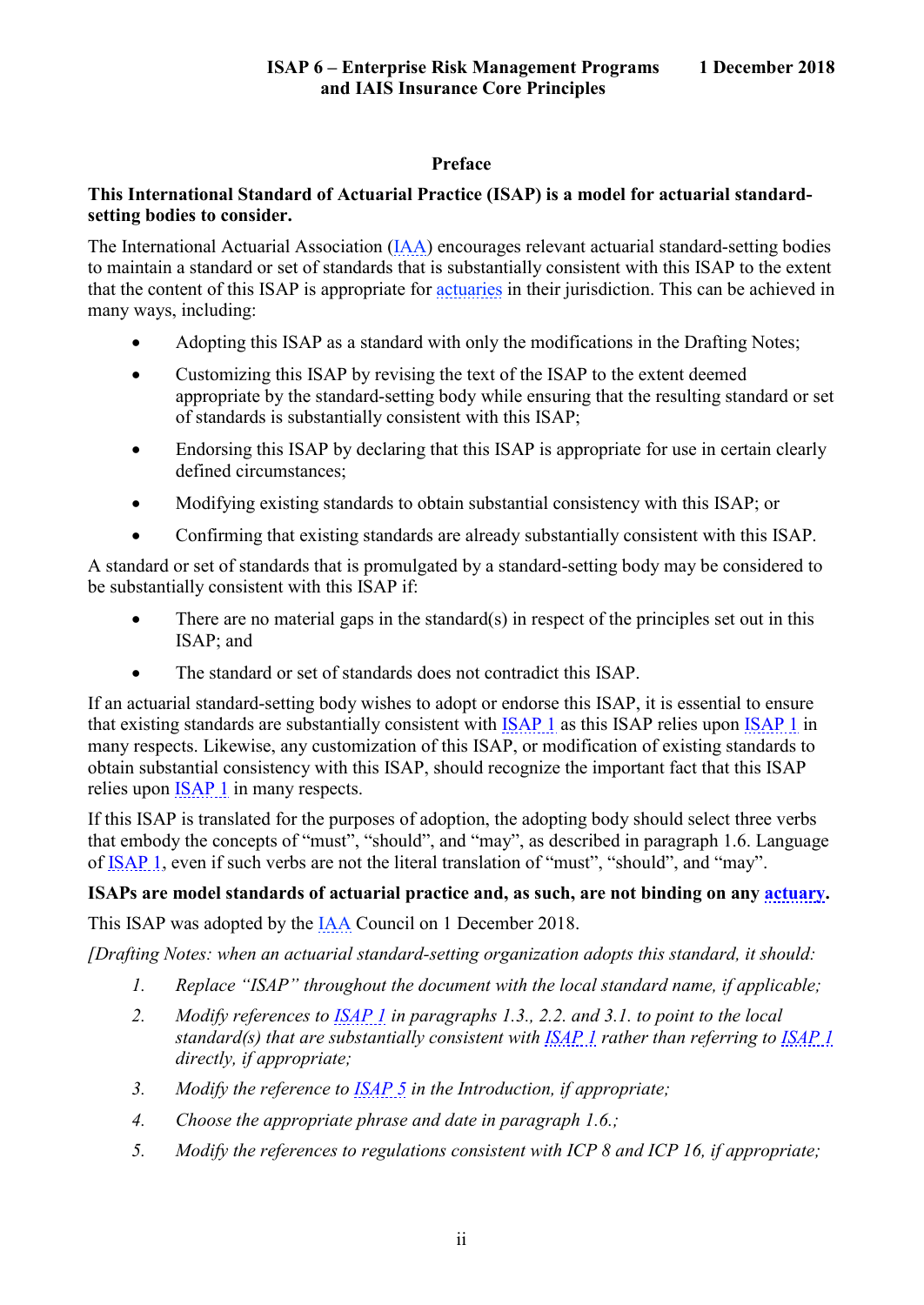- *6. Review this standard for, and resolve, any conflicts with the local [law](https://www.actuaries.org/IAA/Documents/CTTEES_ASC/ISAPs_Glossary_Terms/Law.html) and code of professional conduct; and*
- *7. Delete this preface (including these drafting notes) and the footnote associated with paragraph [1.6.](#page-7-6)]*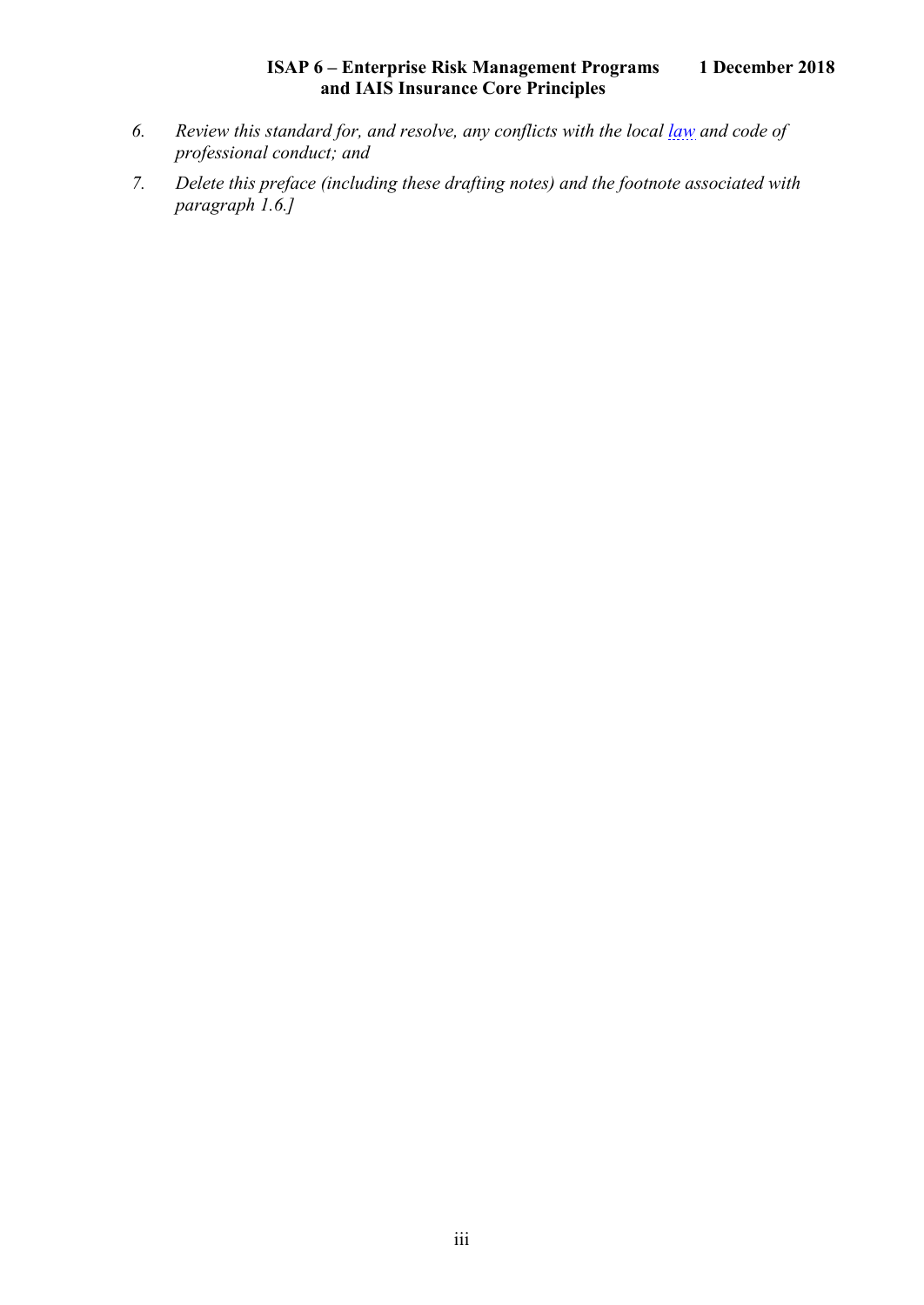#### **Introduction**

<span id="page-5-0"></span>This International Standard of Actuarial Practice (ISAP) provides guidance to [actuaries](https://www.actuaries.org/IAA/Documents/CTTEES_ASC/ISAPs_Glossary_Terms/Actuary.html) who provide [actuarial services](https://www.actuaries.org/IAA/Documents/CTTEES_ASC/ISAPs_Glossary_Terms/Actuarial_Services.html) involving enterprise risk management (ERM) programs that address insurer risks and are within the scope of regulations consistent with two of the Insurance Core Principles (ICP 8 and ICP 16) of the International Association of Insurance Supervisors (IAIS)*.* Regulation of financial services businesses has evolved rapidly in the years following the Global Financial Crisis in 2008. While the most radical changes have been applied to banks, insurers have also been subject to enhanced scrutiny. An important component of this higher level of regulation is the assessment of ERM programs.

ERM programs include processes undertaken by insurers to identify, assess, measure, control, mitigate, monitor and communicate on risks in respect of the insurance enterprise. These programs have come to be seen by insurance supervisors globally as a critical activity of insurers. The IAIS has recognized the importance of ERM programs in two of the Insurance Core Principles (ICPs): ICP 8 Risk Management and Internal Controls and ICP 16 Enterprise Risk Management for Solvency Purposes. These ICPs are intended to encourage insurance supervisors around the world to incorporate the concepts expressed therein into the regulation of insurers. According to ICP 8 and ICP 16, an insurer's management is responsible for establishing and operating frameworks to manage the risks to which the insurer is exposed, recognising that the intrinsic nature of insurance is to share or to manage risk.

Depending on the level of sophistication, insurers' approaches to risk management may range from simple consideration of the adequacy of current financial resources to integrated holistic consideration and management of a wide range of risks. ICP 8 and ICP 16 encourage a supervisoryled minimum standard for these activities. Insurers, their stakeholders and supervisors all therefore have a strong interest in the reliable operation and transparent governance by insurers of an effective risk management system. The risk management system envisaged by ICP 8 and ICP 16 includes the identification and measurement of risks, a risk management policy including an explicit Asset and Liability Management (ALM) policy, investment policy and underwriting risk policy, the development and maintenance of a risk tolerance framework, and the Own Risk and Solvency Assessment (ORSA).

Many [actuaries](https://www.actuaries.org/IAA/Documents/CTTEES_ASC/ISAPs_Glossary_Terms/Actuary.html) perform [actuarial services](https://www.actuaries.org/IAA/Documents/CTTEES_ASC/ISAPs_Glossary_Terms/Actuarial_Services.html) in connection with ERM programs, including acting as an employee of an insurer, as an independent professional, as part of an external audit team or as a supervisor of insurers. In some jurisdictions, [actuaries](https://www.actuaries.org/IAA/Documents/CTTEES_ASC/ISAPs_Glossary_Terms/Actuary.html) are called upon to give a professional [opinion](https://www.actuaries.org/IAA/Documents/CTTEES_ASC/ISAPs_Glossary_Terms/opinion.html) regarding the ERM program to the supervisor.

This ISAP addresses ERM programs that often involve [stress testing,](https://www.actuaries.org/IAA/Documents/CTTEES_ASC/ISAPs_Glossary_Terms/Stress_Test.html) [scenario testing](https://www.actuaries.org/IAA/Documents/CTTEES_ASC/ISAPs_Glossary_Terms/Scenario_Test.html) and other modeling techniques. [ISAP 5](https://www.actuaries.org/IAA/Documents/CTTEES_ASC/Final_ISAPs_Posted/ISAP5_ConformanceChanges_1Dec2018.pdf) (Insurer Enterprise Risk Models) provides helpful guidance on these subjects and [actuaries](https://www.actuaries.org/IAA/Documents/CTTEES_ASC/ISAPs_Glossary_Terms/Actuary.html) reading this ISAP may find [ISAP 5](https://www.actuaries.org/IAA/Documents/CTTEES_ASC/Final_ISAPs_Posted/ISAP5_ConformanceChanges_1Dec2018.pdf) to be a valuable resource.

Some terms, such as risk appetite, risk tolerance or risk limit, are used both in this ISAP and in ICP 8 and ICP 16. When such terms are referenced without definition in this ISAP or in the associated Glossary, they are intended to have the meaning in the context with which they are used in ICP 8 and ICP 16.

This ISAP is intended to:

- Facilitate convergence in standards of actuarial practice within and across jurisdictions in connection with ERM programs that are within the scope of regulations consistent with ICP 8 and ICP 16;
- Increase public confidence in [actuarial services](https://www.actuaries.org/IAA/Documents/CTTEES_ASC/ISAPs_Glossary_Terms/Actuarial_Services.html) for ERM purposes; and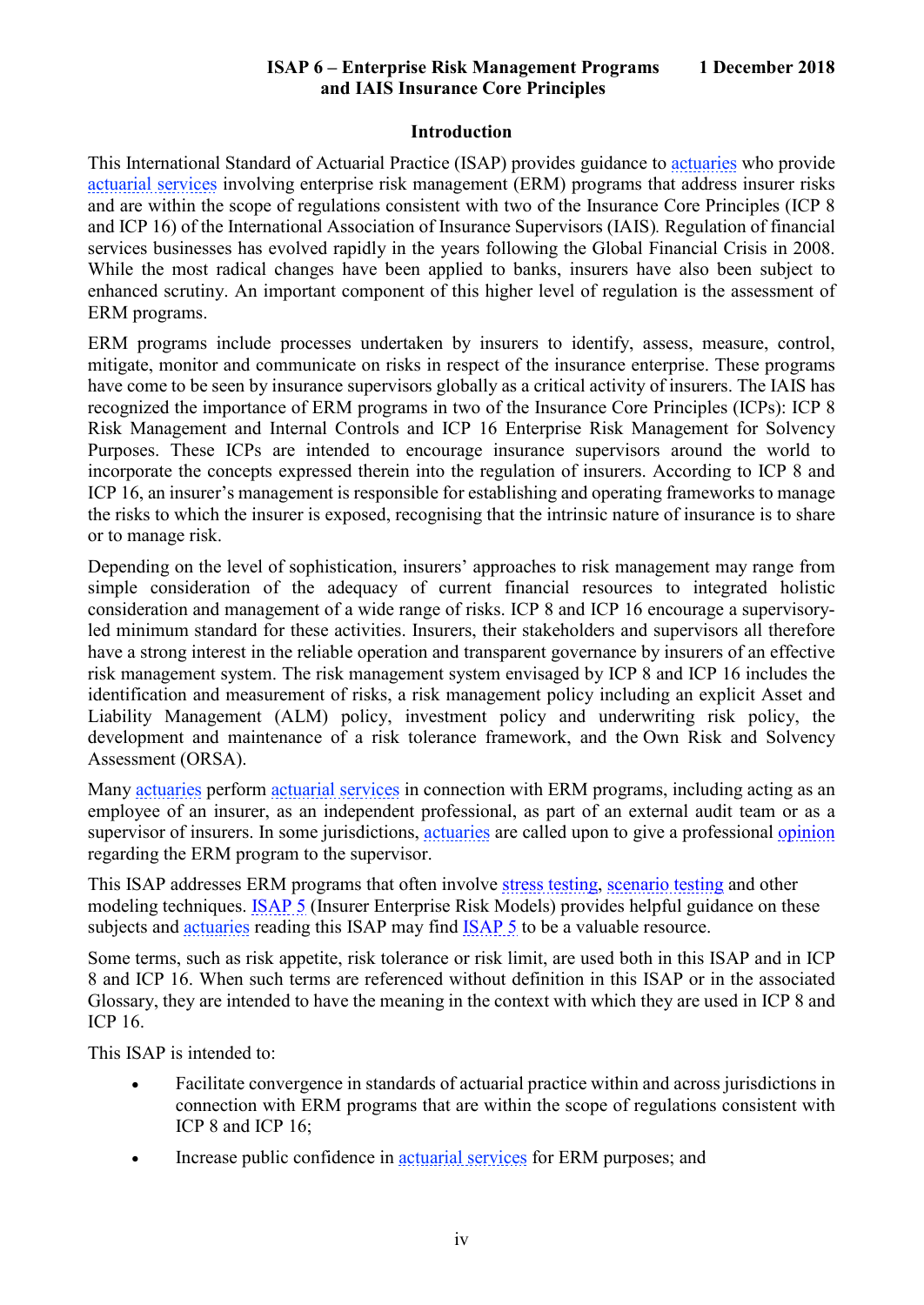• Demonstrate the <u>IAA</u>'s commitment to supporting the work of the IAIS in achieving effective ERM programs for insurers internationally.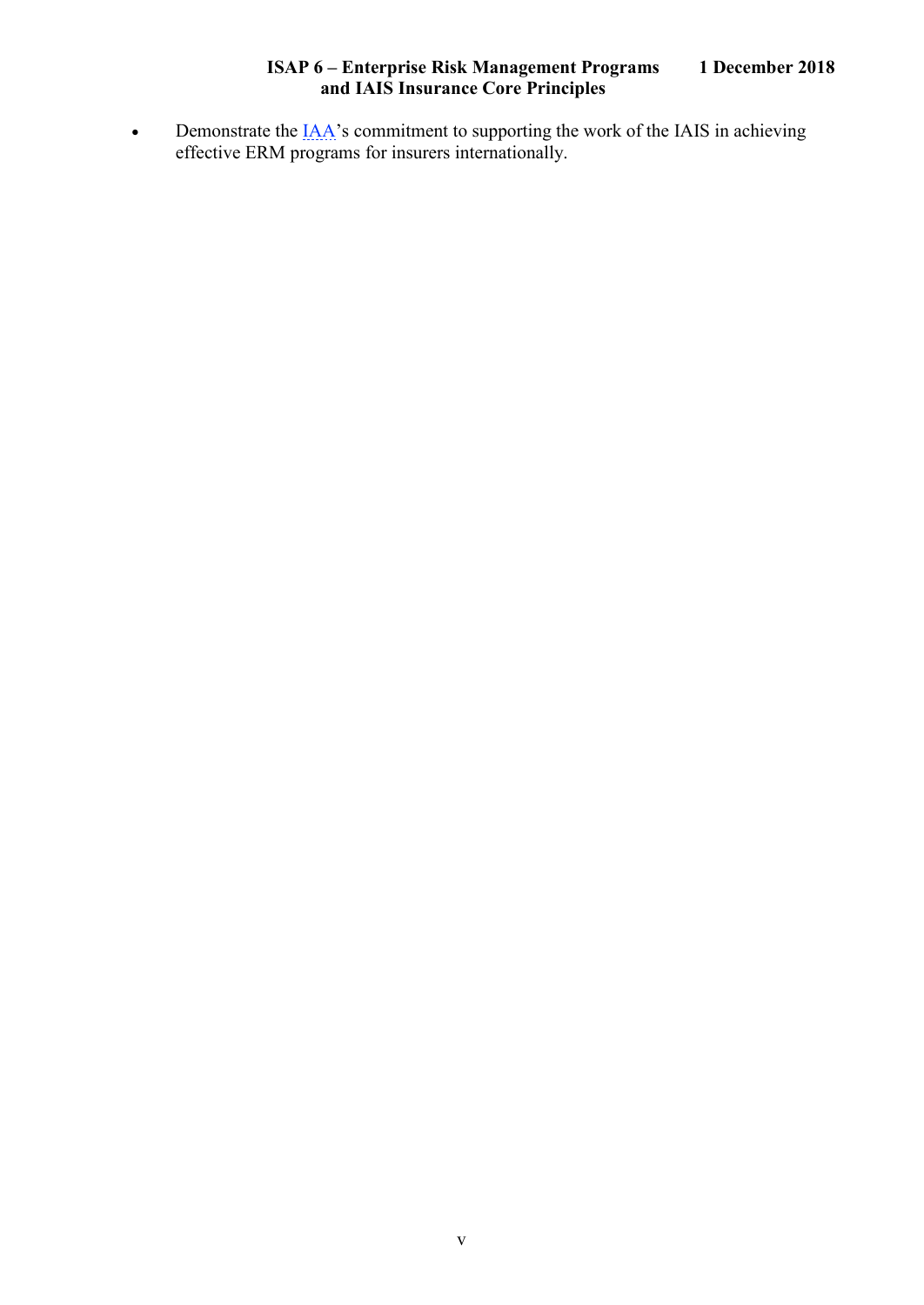#### **Section 1. General**

- <span id="page-7-1"></span><span id="page-7-0"></span>**1.1. Purpose** – This ISAP provides guidance to [actuaries](https://www.actuaries.org/IAA/Documents/CTTEES_ASC/ISAPs_Glossary_Terms/Actuary.html) when performing [actuarial](https://www.actuaries.org/IAA/Documents/CTTEES_ASC/ISAPs_Glossary_Terms/Actuarial_Services.html)  [services](https://www.actuaries.org/IAA/Documents/CTTEES_ASC/ISAPs_Glossary_Terms/Actuarial_Services.html) involving ERM programs that are within the scope of regulations consistent with two of the ICPs of the International Association of Insurance Supervisors, namely Risk Management and Internal Controls (ICP 8) and Enterprise Risk Management for Solvency Purposes (ICP 16). It is expected to help increase public confidence in the ERM [work](https://www.actuaries.org/IAA/Documents/CTTEES_ASC/ISAPs_Glossary_Terms/Work.html) provided by [actuaries](https://www.actuaries.org/IAA/Documents/CTTEES_ASC/ISAPs_Glossary_Terms/Actuary.html) by giving [intended users](https://www.actuaries.org/IAA/Documents/CTTEES_ASC/ISAPs_Glossary_Terms/Intended_User.html) confidence that:
	- [Actuarial services](https://www.actuaires.org/CTTEES_ASC/isapglossary/actuarial_services.htm) are carried out professionally and with due care;
	- The results are relevant to their needs, are presented clearly and understandably, and are complete; and
	- The assumptions and methodology used are disclosed appropriately.
- <span id="page-7-2"></span>**1.2. Scope** – This ISAP applies to [actuaries](https://www.actuaries.org/IAA/Documents/CTTEES_ASC/ISAPs_Glossary_Terms/Actuary.html) when performing [actuarial services](https://www.actuaries.org/IAA/Documents/CTTEES_ASC/ISAPs_Glossary_Terms/Actuarial_Services.html) with responsibility for, or significant involvement in, the development, implementation, maintenance or review of some or all of the components of ERM programs, including ORSA, that are within the scope of regulations consistent with ICP 8 and ICP 16. This ISAP applies to an [actuary](https://www.actuaries.org/IAA/Documents/CTTEES_ASC/ISAPs_Glossary_Terms/Actuary.html) only to the extent of the [actuary'](https://www.actuaries.org/IAA/Documents/CTTEES_ASC/ISAPs_Glossary_Terms/Actuary.html)s responsibility and involvement.
- <span id="page-7-3"></span>**1.3. Relationship to [ISAP 1](https://www.actuaries.org/IAA/Documents/CTTEES_ASC/Final_ISAPs_Posted/ISAP1_Review_adopted_1Dec2018.pdf)** – Compliance with **ISAP 1** is a prerequisite to compliance with this ISAP. References in [ISAP 1](https://www.actuaries.org/IAA/Documents/CTTEES_ASC/Final_ISAPs_Posted/ISAP1_Review_adopted_1Dec2018.pdf) to "this ISAP" should be interpreted as applying equally to this ISAP 6, where appropriate.
- <span id="page-7-4"></span>**1.4. Defined Terms** – This ISAP uses various terms whose specific meanings are defined in the Glossary. These terms are highlighted in the text with a dashed underscore and in blue, which is a hyperlink to the definition (e.g., [actuary\)](https://www.actuaries.org/IAA/Documents/CTTEES_ASC/ISAPs_Glossary_Terms/Actuary.html).
- <span id="page-7-5"></span>**1.5. Cross-References** – When this ISAP refers to the content of another document, the reference relates to the referenced document as it is effective on the [adoption date](https://www.actuaries.org/IAA/Documents/CTTEES_ASC/ISAPs_Glossary_Terms/Adoption_Date.html) as shown on the cover page of this ISAP. The referenced document may be amended, restated, revoked, or replaced after the [adoption date.](https://www.actuaries.org/IAA/Documents/CTTEES_ASC/ISAPs_Glossary_Terms/Adoption_Date.html) In such a case, the [actuary](https://www.actuaries.org/IAA/Documents/CTTEES_ASC/ISAPs_Glossary_Terms/Actuary.html) should consider the extent the modification is applicable and appropriate to the guidance in this ISAP.
- <span id="page-7-6"></span>**1.6. Effective Date** – This ISAP is effective for [{actuarial services](https://www.actuaries.org/IAA/Documents/CTTEES_ASC/ISAPs_Glossary_Terms/Actuarial_Services.html) performed[/actuarial services](https://www.actuaries.org/IAA/Documents/CTTEES_ASC/ISAPs_Glossary_Terms/Actuarial_Services.html) commenced $\}$ <sup>[1](#page-7-7)</sup> on or after [Date].

 $\overline{a}$ 

<span id="page-7-7"></span><sup>1</sup> *[Phrase to be selected and date to be inserted by standard-setter adopting or endorsing this ISAP.]*.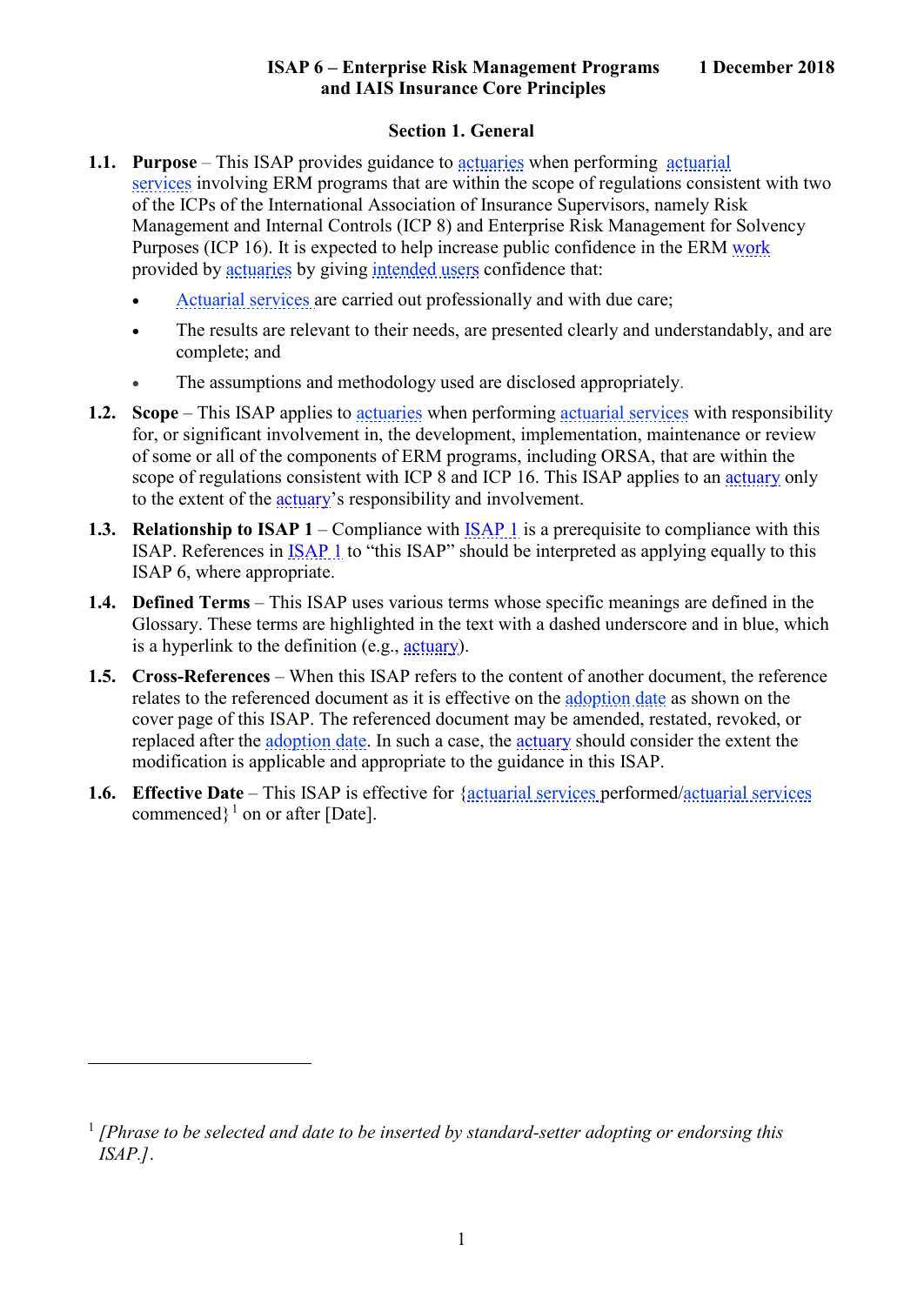#### **Section 2. Appropriate Practices**

- <span id="page-8-1"></span><span id="page-8-0"></span>**2.1. Understanding of Insurer's Risk Management System and ERM Framework** – The [actuary](https://www.actuaries.org/IAA/Documents/CTTEES_ASC/ISAPs_Glossary_Terms/Actuary.html) should have, or obtain, sufficient understanding of the risk management system and ERM framework of the insurer and should consider whether the risk management elements required by regulations consistent with ICP 8 and ICP 16 are in place, including risk management policies, risk tolerance statements, an ORSA, and the insurer's assessment of its regulatory capital requirements.
- <span id="page-8-2"></span>**2.2. Proportionality** – In applying [ISAP 1](https://www.actuaries.org/IAA/Documents/CTTEES_ASC/Final_ISAPs_Posted/ISAP1_Review_adopted_1Dec2018.pdf) paragraph 1.5.2., the [actuary](https://www.actuaries.org/IAA/Documents/CTTEES_ASC/ISAPs_Glossary_Terms/Actuary.html) should also consider proportionality in respect of the nature, scale and complexity of the underlying risks.
- <span id="page-8-5"></span><span id="page-8-4"></span><span id="page-8-3"></span>**2.3. Identification, Assessment and Management of Insurer Risks for an ERM Program**
	- 2.3.1. An [actuary](https://www.actuaries.org/IAA/Documents/CTTEES_ASC/ISAPs_Glossary_Terms/Actuary.html) who is responsible for, or significantly involved in, identifying insurer risks should consider factors including, but not limited to, the following:
		- a. The strategic objectives of the enterprise;
		- b. The processes for collecting information and whether the staff have adequate qualifications, training and experience to understand and identify the risks;
		- c. Whether the risk identification process is sufficient to identify current and emerging risks that are reasonably foreseeable, relevant, and material including risks that directly or indirectly impact the financial condition and other objectives of the insurer (e.g. reputational risk);
		- d. The risks specifically referred to in regulations consistent with ICP 8 and ICP 16;
		- e. The time frame over which the risks may emerge and may impact the insurer;
		- f. The risks that may arise from reasonably foreseeable changes in the business of the insurer (operations, markets, products) and from business conduct;
		- g. Whether underlying risks within financial structures that have limited transparency have been sufficiently identified (e.g. off-balance sheet exposures, complex asset or reinsurance structures);
		- h. Whether the reasonably foreseeable causes of insurer risks and their consequences have been sufficiently identified;
		- i. Risks arising or increasing as a consequence of risk management activities (e.g. credit risk arising from the transfer of risk);
		- j. The impact that an insurer's culture, governance structure and remuneration systems may have on the ability and willingness of the management and staff to identify and manage risks, and whether culture, governance structure or remuneration generates, magnifies or mitigates risks; and
		- k. Input regarding the identification of risks from management, other knowledgeable persons within the insurer, other subject matter experts and supervisors.
	- 2.3.2. An [actuary](https://www.actuaries.org/IAA/Documents/CTTEES_ASC/ISAPs_Glossary_Terms/Actuary.html) who is responsible for, or significantly involved in, assessing the probability and impact of the insurer's risks should consider factors including, but not limited to, the following: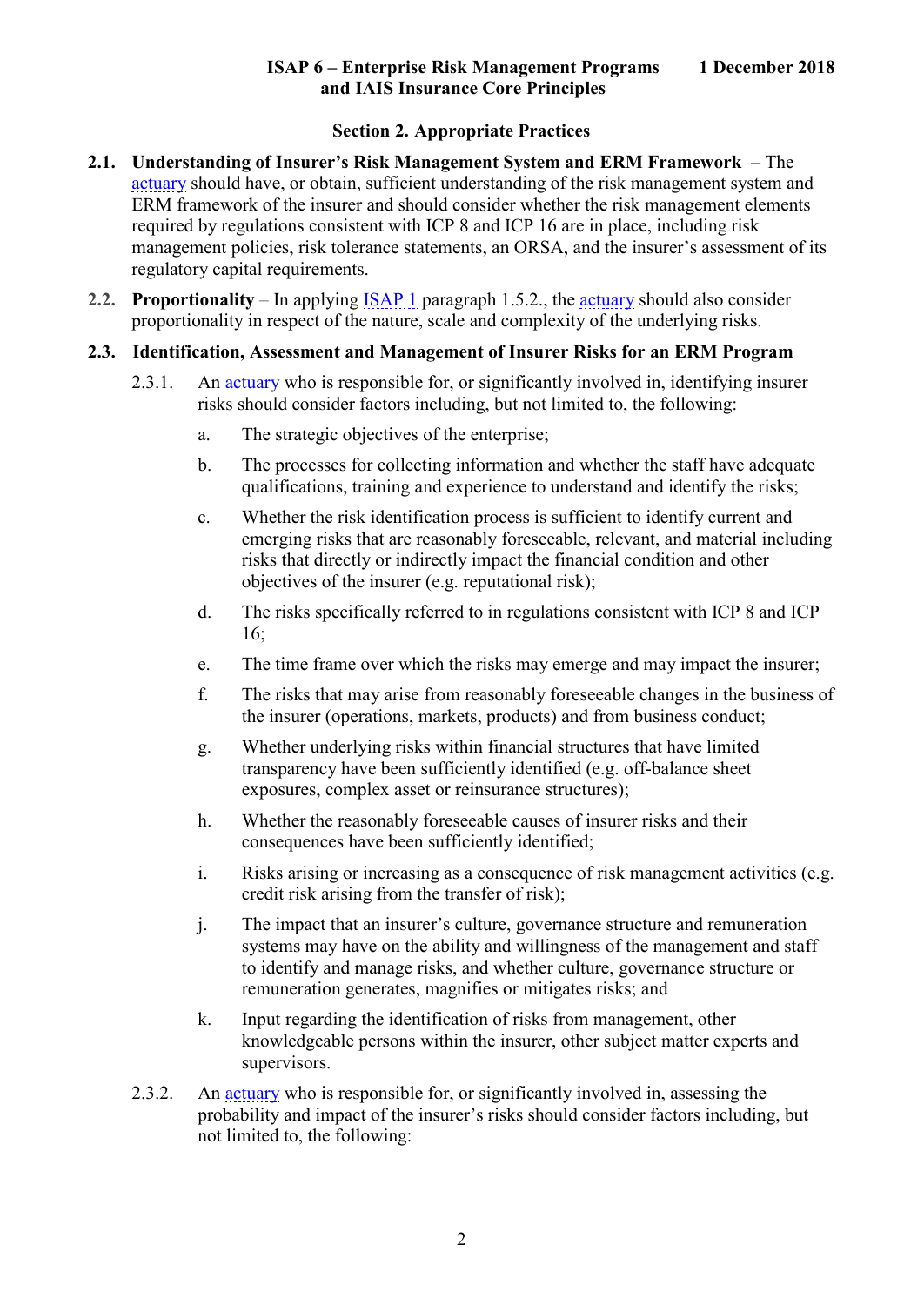- a. The qualitative assessment of risks in addition to, or instead of, assessing them quantitatively;
- b. Risk correlations, risk aggregations and tail risks (e.g. catastrophe and pandemic risks, and complex outsourcing risks);
- c. The appropriateness of the risk modelling, [stress testing,](https://www.actuaries.org/IAA/Documents/CTTEES_ASC/ISAPs_Glossary_Terms/Stress_Test.html) [reverse stress testing](https://www.actuaries.org/IAA/Documents/CTTEES_ASC/ISAPs_Glossary_Terms/Reverse_Stress_Test.html) and [scenario testing](https://www.actuaries.org/IAA/Documents/CTTEES_ASC/ISAPs_Glossary_Terms/Scenario_Test.html) techniques that are applied;
- d. The extent to which the risk [models](https://www.actuaries.org/IAA/Documents/CTTEES_ASC/ISAPs_Glossary_Terms/Model.html) that measure the probability and impact of risks provide results that are consistent with information expressed by market prices for the risks concerned or related risks;
- e. The consistency among the various valuation methodologies underlying the ERM program;
- f. The operation and effectiveness of the processes and mechanisms used to address risk control and risk mitigation;
- g. The appropriateness of the assumptions regarding future actions taken by management and by external parties, taking into account prior experiences in the industry with similar actions;
- h. Input regarding probability and impact from management, other knowledgeable persons within the insurer, other subject matter experts and supervisors; and
- i. Consistency of risk assessments over time.
- <span id="page-9-0"></span>2.3.3. An [actuary](https://www.actuaries.org/IAA/Documents/CTTEES_ASC/ISAPs_Glossary_Terms/Actuary.html) who is responsible for, or significantly involved in, implementing or maintaining risk management controls, mitigation, monitoring or communication and reporting of the insurer's risks should consider factors including, but not limited to, the following:
	- a. The insurer's risk management policies and risk appetite and tolerance statements;
	- b. The relationship between the insurer's financial strength and risk profile, and the insurer's risk management system;
	- c. Any significant inconsistency in the evaluation of the insurer's risk tolerances and risk limits;
	- d. The extent to which the results of the risk [models](https://www.actuaries.org/IAA/Documents/CTTEES_ASC/ISAPs_Glossary_Terms/Model.html) used to measure the economic costs and benefits of risk mitigation are consistent with information expressed by market prices for the risks concerned or related risks;
	- e. The operation and effectiveness of the processes and mechanisms used to address risk control and risk mitigation;
	- f. The appropriateness of the assumptions regarding future actions taken by management and by external parties, taking into account prior experiences in the industry with similar actions;
	- g. The culture within the insurer to commit to, and implement, risk mitigation actions when needed;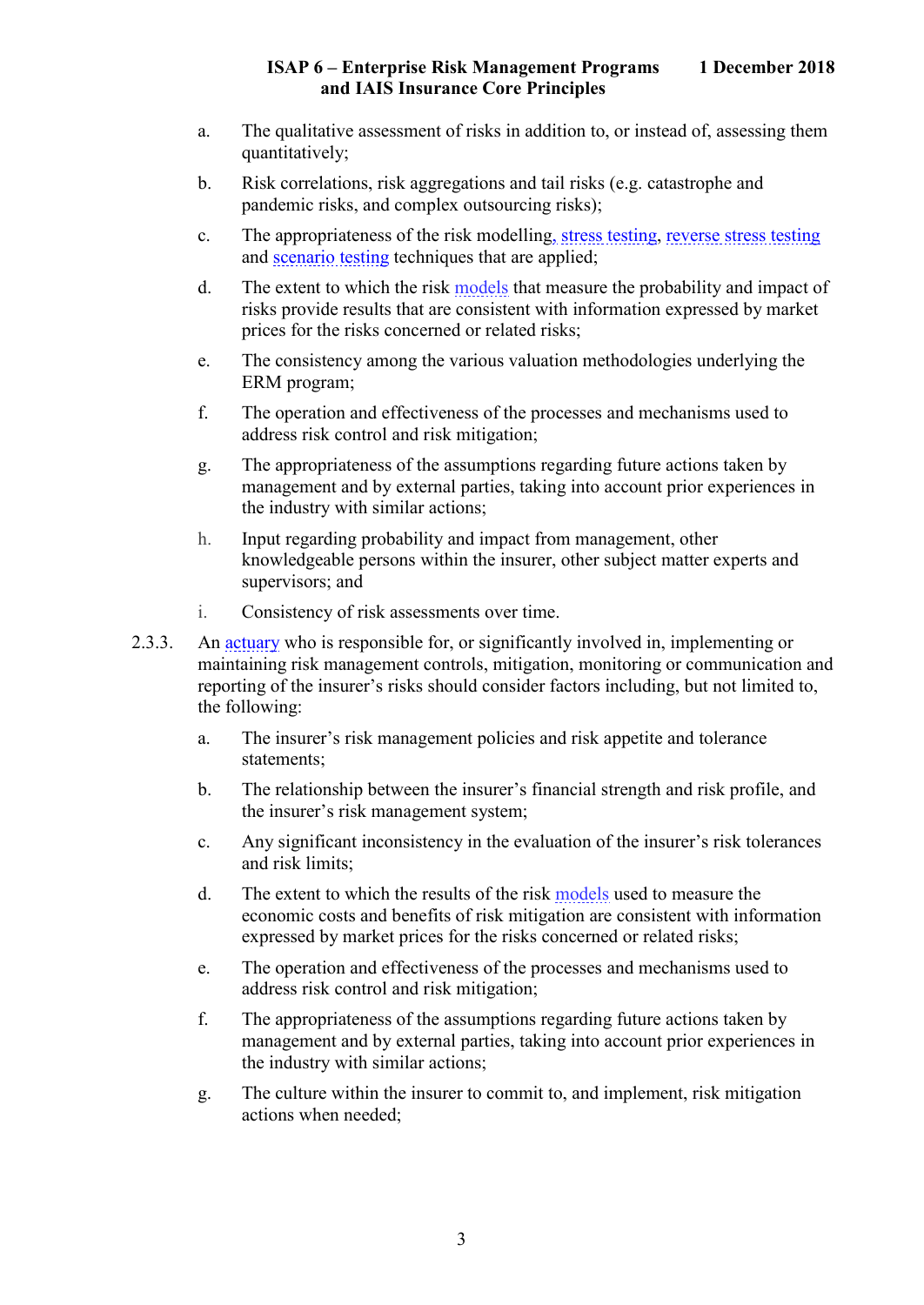- h. The impact of reasonably foreseeable future adverse circumstances on the availability and effectiveness of future risk mitigation practices;
- i. The existence and effectiveness of feedback loops in the risk management process; and
- j. How the nature and relative importance of risks may change over time.

#### <span id="page-10-1"></span><span id="page-10-0"></span>**2.4. Enterprise Level Risk Management**

- 2.4.1. An [actuary](https://www.actuaries.org/IAA/Documents/CTTEES_ASC/ISAPs_Glossary_Terms/Actuary.html) who is responsible for, or significantly involved in, performing an aggregate risk assessment of the insurer should, in addition to assessing the elements as addressed in section [2.3.](#page-8-3) above, consider factors including, but not limited to, the following:
	- a. The financial strength, risk profile, business management, governance structure and risk environment of the insurer;
	- b. Whether the risk management processes are suitably aligned with the insurer's objectives and strategy, regarding aggregate risk taking and regarding each major risk category, as reflected by the risk appetite, risk tolerance and risk limits;
	- c. The interdependence of risks relating to the insurer's assets and liabilities, noting that correlation of risks between different asset classes, products and business lines may not be linear, and may change under stressed conditions;
	- d. Off-balance sheet exposures that may revert to the insurer in times of difficulty; and
	- e. Diversification benefits that result from aggregation of risks.
- <span id="page-10-2"></span>2.4.2. An [actuary](https://www.actuaries.org/IAA/Documents/CTTEES_ASC/ISAPs_Glossary_Terms/Actuary.html) who is responsible for, or significantly involved in, developing, implementing, maintaining or reviewing the insurer's ERM framework should, in addition to assessing the elements as addressed in section [2.4.1.](#page-10-1) above, consider factors including, but not limited to, the following:
	- a. The engagement of the Board in assessing, setting, monitoring and reviewing the insurer's risk appetite and risk profile, and whether the interests of policyholders and other relevant stakeholders are considered appropriately within those processes;
	- b. The adequacy of the risk management resources and capabilities within the insurer for the current and expected risk profile and risk management strategies;
	- c. The quality, extent and effectiveness of independence, challenge and monitoring reflected in the framework;
	- d. The extent and results of recent reviews and audits of control effectiveness, and management's response to the findings;
	- e. The management of potential conflicts of interest;
	- f. The extent to which risk management and risk assessments are used in the decision-making practices of the insurer;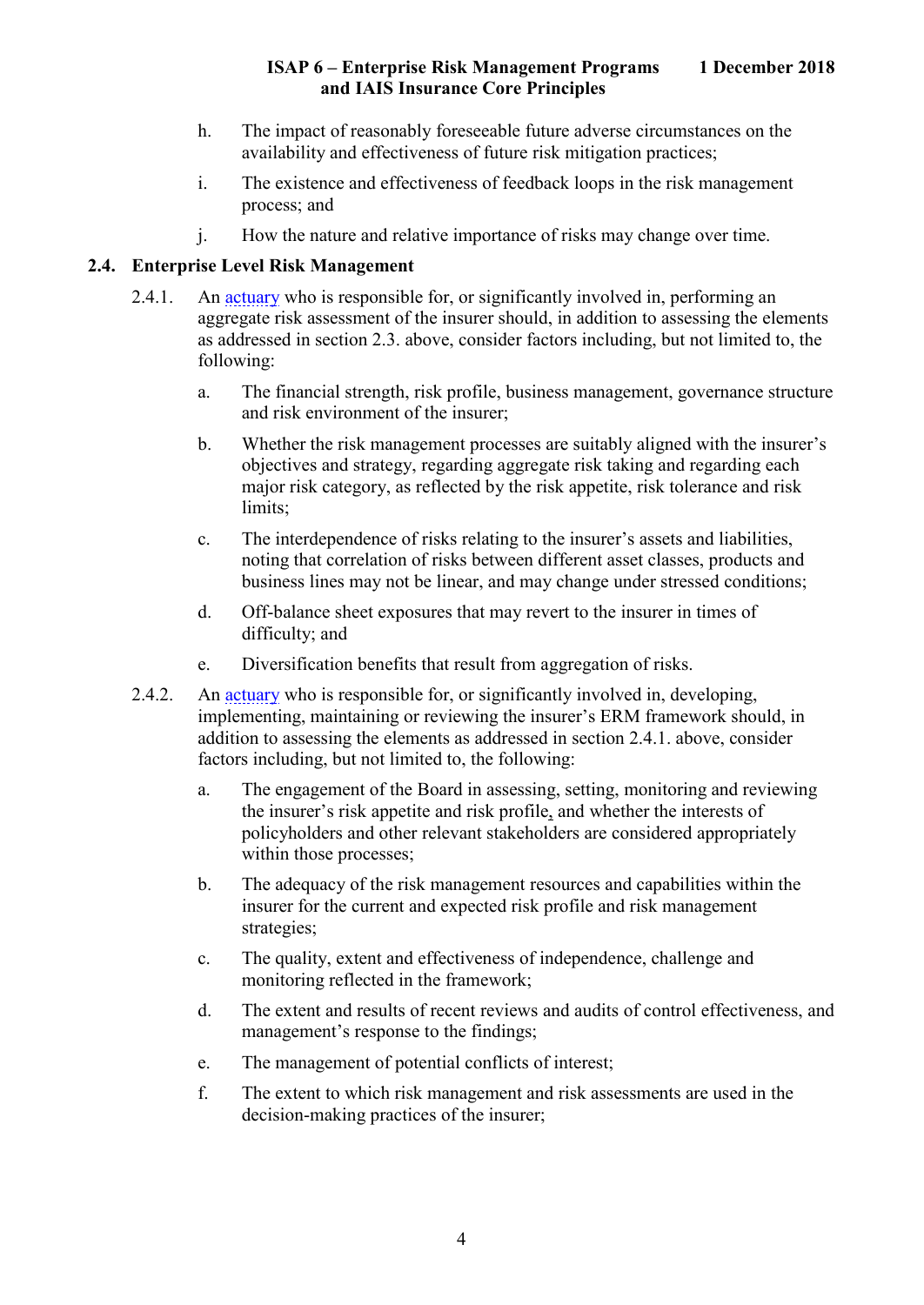- g. The effectiveness of risk communication channels within the insurer, including risk escalation processes, and with its supervisors;
- h. The effectiveness and timeliness of the reporting of, and response to, incidences and breaches related to the operation of the ERM framework within the insurer;
- i. The operational quality and effectiveness of key ERM framework related policies, processes and mechanisms, including, but not limited to, outsourcing management, business continuity management (including pandemic response management), whistle blowing policies, fraud and privacy risk management, model risk management and business conduct risk management;
- j. The extent to which the ERM framework is adaptive to changes to the insurer and to its environment;
- k. The extent that the ERM framework complies with regulatory requirements and guidelines applicable to it;
- l. The adequacy of the insurer's ORSA; and
- m. Contingency plans to restore the insurer's financial strength and viability in severe adverse circumstances.
- 2.4.3. In applying sections [2.4.1.](#page-10-1) and [2.4.2.](#page-10-2), if the insurer is part of a group, the [actuary](https://www.actuaries.org/IAA/Documents/CTTEES_ASC/ISAPs_Glossary_Terms/Actuary.html) should consider factors including, but not limited to, the following:
	- a. The risks and benefits of belonging to a group structure, recognizing potential limits on fungibility of capital and on transfer of assets between separate legal entities;
	- b. Reasonably foreseeable changes in the group structure which could impact the capital and solvency of the insurer and its ability to continue in business;
	- c. Risk modelling, [stress testing,](https://www.actuaries.org/IAA/Documents/CTTEES_ASC/ISAPs_Glossary_Terms/Stress_Test.html) [reverse stress testing](https://www.actuaries.org/IAA/Documents/CTTEES_ASC/ISAPs_Glossary_Terms/Reverse_Stress_Test.html) and [scenario testing](https://www.actuaries.org/IAA/Documents/CTTEES_ASC/ISAPs_Glossary_Terms/Scenario_Test.html) should include changes in the group structure and in the support that the insurer receives from other members of the group;
	- d. Assumptions that may be suitable for a self-standing insurer may not be suitable when the insurer is part of a larger group;
	- e. Imposition of risk management controls and tolerance limits by group management;
	- f. Differences in legal and regulatory requirements between jurisdictions; and
	- g. Contagion effect of adverse circumstances in other members of the group which could impact the capital and solvency of the insurer.

#### <span id="page-11-0"></span>**2.5. Own Risk and Solvency Assessment**

- 2.5.1. The [actuary](https://www.actuaries.org/IAA/Documents/CTTEES_ASC/ISAPs_Glossary_Terms/Actuary.html) responsible for, or significantly involved in, developing, implementing, maintaining or reviewing an ORSA for an insurer, should consider, in addition to the items in sections [2.3.](#page-8-3) and [2.4.](#page-10-0) above, factors including, but not limited to, the following:
	- a. The time horizon considered by the ORSA;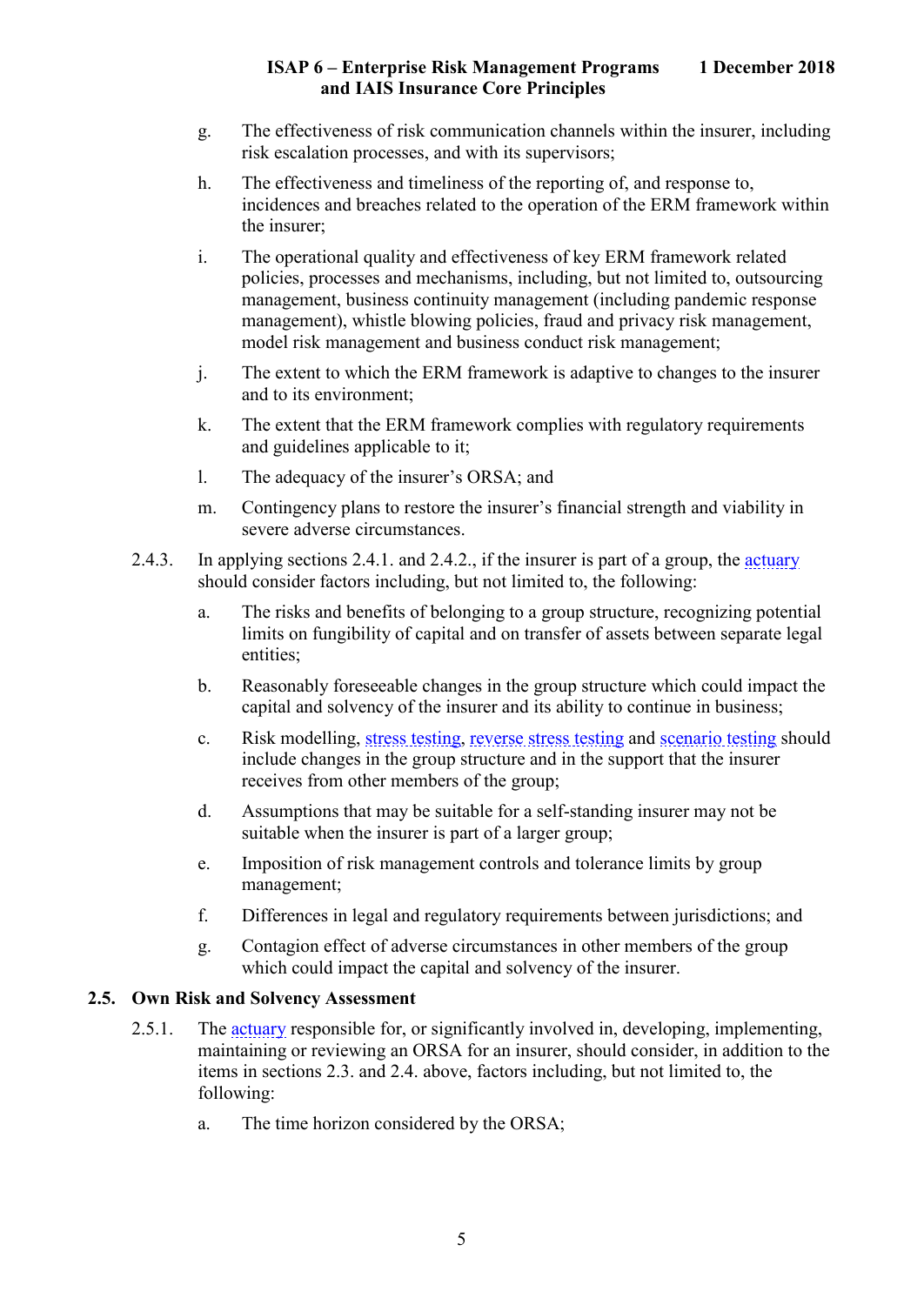- b. Whether the qualitative and quantitative risk assessments and the financial projections used in the ORSA are appropriate for their intended purpose;
- c. Any changes to the insurer's risk profile and risk appetite since the previous ORSA;
- d. The various accounting bases of the insurer;
- e. Reasonably foreseeable changes in the external environment;
- f. Allowance for new business, and for the run-off of existing and new business;
- g. Access to new capital in times of financial stress;
- h. Differences between the insurer's regulatory capital requirements and the insurer's own assessment of its capital needs;
- i. The quality and adequacy of the insurer's capital resources in relation to quality and adequacy criteria established by the supervisor;
- j. The degree of severity reflected in the risk modelling, [stress testing,](https://www.actuaries.org/IAA/Documents/CTTEES_ASC/ISAPs_Glossary_Terms/Stress_Test.html) [reverse](https://www.actuaries.org/IAA/Documents/CTTEES_ASC/ISAPs_Glossary_Terms/Reverse_Stress_Test.html)  [stress testing](https://www.actuaries.org/IAA/Documents/CTTEES_ASC/ISAPs_Glossary_Terms/Reverse_Stress_Test.html) and [scenario testing;](https://www.actuaries.org/IAA/Documents/CTTEES_ASC/ISAPs_Glossary_Terms/Scenario_Test.html) and
- k. The circumstances that may trigger an ORSA to be performed at a time other than during the regular review schedule.